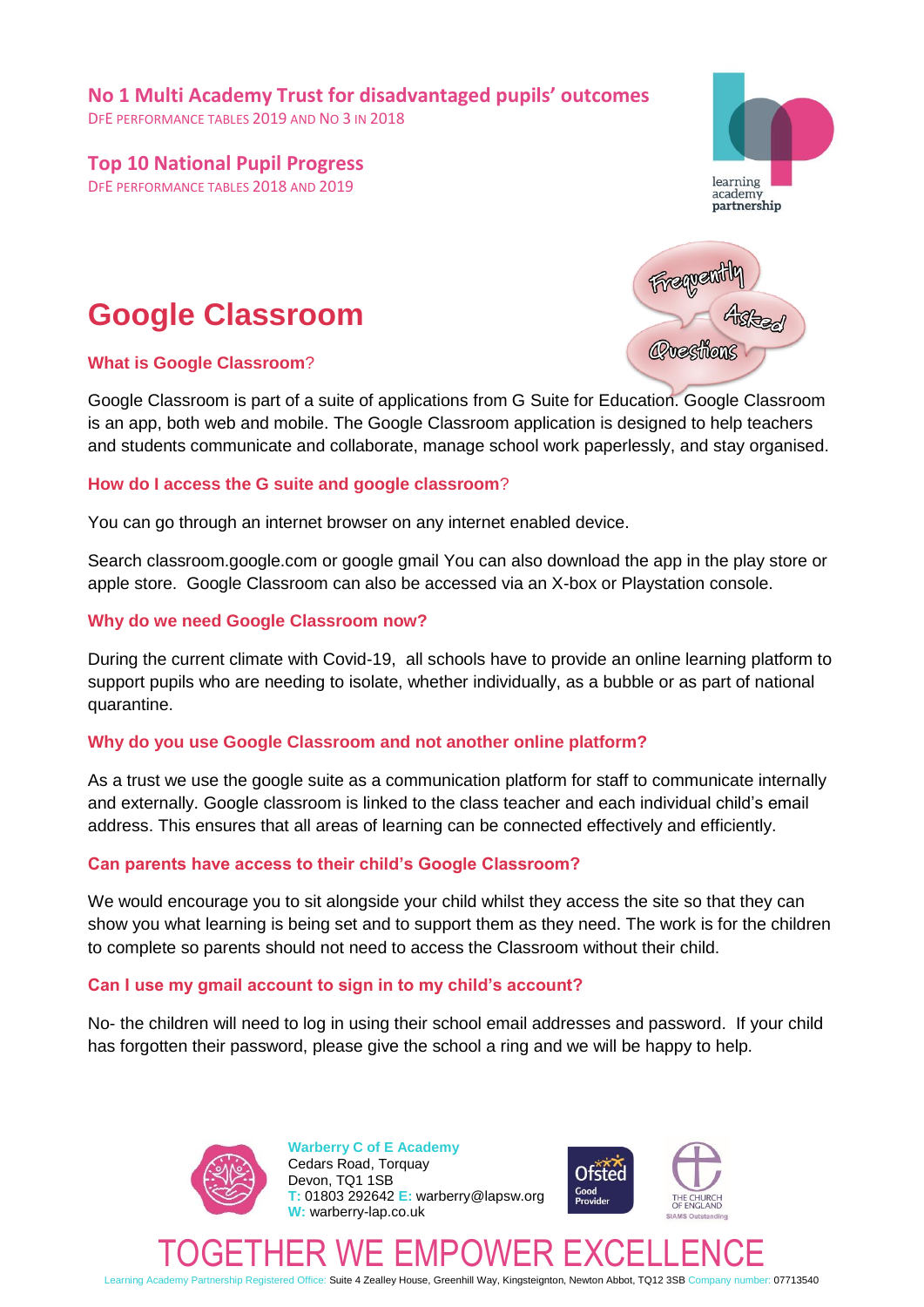

### **Is Google classroom safe for my child to use independently?**

Yes- Each child has individual log in details. Only people invited into the classroom can comment on the stream and see any comments that aren't sent privately to the teacher. The children cannot privately message each other.

on the stream are deemed unacceptable in line with our academy anti-bullying policy.

#### **Does my child need their own computing device?**

No- They can access gmail on any device (computer, tablet, X-Box, Playstation or phone) by opening the app or going on the webpage. Multiple accounts can be used on one device to allow a family to share 1 device. Everyone must use their own usernames.

*NB it is important for adults to sign out of their Google Accounts on the device before children attempt to sign in, this avoids conflict on the system.*

#### **Does my child have to log in to Google classroom at a particular time of day?**

No. The children's learning will be uploaded in the morning and can be accessed at any time throughout the day. This is to ensure that children can share a device by accessing the learning at different times. If a piece of work has a due date attached to it, it can still be accessed after that date, however it will be a late submission. During the January 2021 lockdown we are asking that children submit their work before 3pm each day, this will allow the teachers to assess the work and inform the planning for the following day.

#### **How does my child log into Google Classroom?**

1. Search for google classroom in the search bar on a tablet or computer.

2. Type in username and password.

| Google                                      | Google                     |
|---------------------------------------------|----------------------------|
| Sign in                                     | Welcome                    |
| with your Google Account                    |                            |
| <b>Email or phone</b>                       | <b>Enter your password</b> |
| Furget small?<br><b>Service Controllers</b> |                            |
| <b>Learn Here</b>                           | Next<br>Forgot password?   |
| <b>Create annount</b><br>Next :             |                            |

3. If there is an error message saying that your child doesn't have permission for gmail, ignore it and click on the 9 dot square in the top right.

We are sorry, but you do not have access to Gmail. Please contact your organisation administrator for access.

 $\mathbf{...}$ 

Sign in with a different account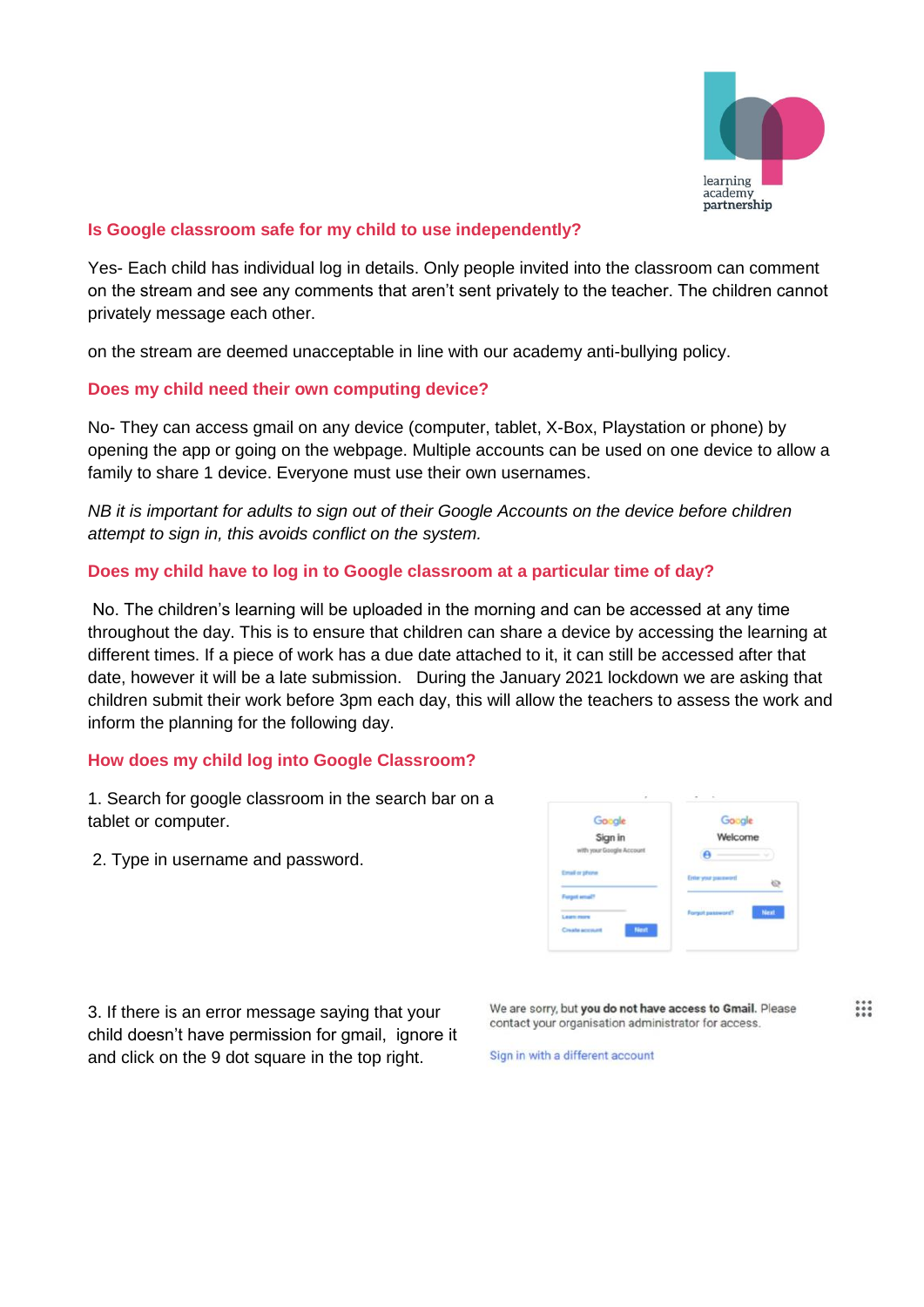

People

Classwork

4. Click on the google classroom icon



 $|<sub>2</sub>|$ 

5. Select that you are a student.



- 7. Click on the class name and you will see the class page.
- 8. The 3 tabs for you to access are the following Stream

9. Any work that has been set will be shown on the Classwork Tab within the topic area such as: English, Maths, Wider Curriculum, Religious Education.

|                         | Create                                 |                                           | m | Google Calendar | Class Drive folder |          |
|-------------------------|----------------------------------------|-------------------------------------------|---|-----------------|--------------------|----------|
| All topics              | Helping your child read at home        |                                           |   |                 |                    | $\vdots$ |
| Helping your child r    |                                        |                                           |   |                 |                    |          |
| <b>Home Learning</b>    | How to teaching reading DERIC          |                                           |   |                 | Posted 1 Oct 2020  |          |
| English                 | <b>Reading journal activities</b>      |                                           |   |                 | Posted 1 Oct 2020  |          |
| Reading                 |                                        |                                           |   |                 |                    |          |
| Maths                   | Home Learning                          |                                           |   |                 |                    | $\vdots$ |
| Science                 |                                        |                                           |   |                 |                    |          |
| Geography               | <b>Spellings - Statutory Spellings</b> |                                           |   |                 | Draft              |          |
| History                 | <b>Spellings - Statutory Spellings</b> |                                           |   |                 | Draft              |          |
| <b>RHE</b>              | 旧                                      | Geography - volcanoes, earthquakes and ts |   |                 | Posted 18 Dec 2020 |          |
| <b>RE</b>               | 自<br><b>Times Tables Rock Stars</b>    |                                           |   |                 | Edited 15 Oct 2020 |          |
| PE<br>Completed home le | le                                     | Reading quiz through Accelerated Reader   |   |                 | Edited 8 Oct 2020  |          |
|                         | English                                |                                           |   |                 |                    | ÷        |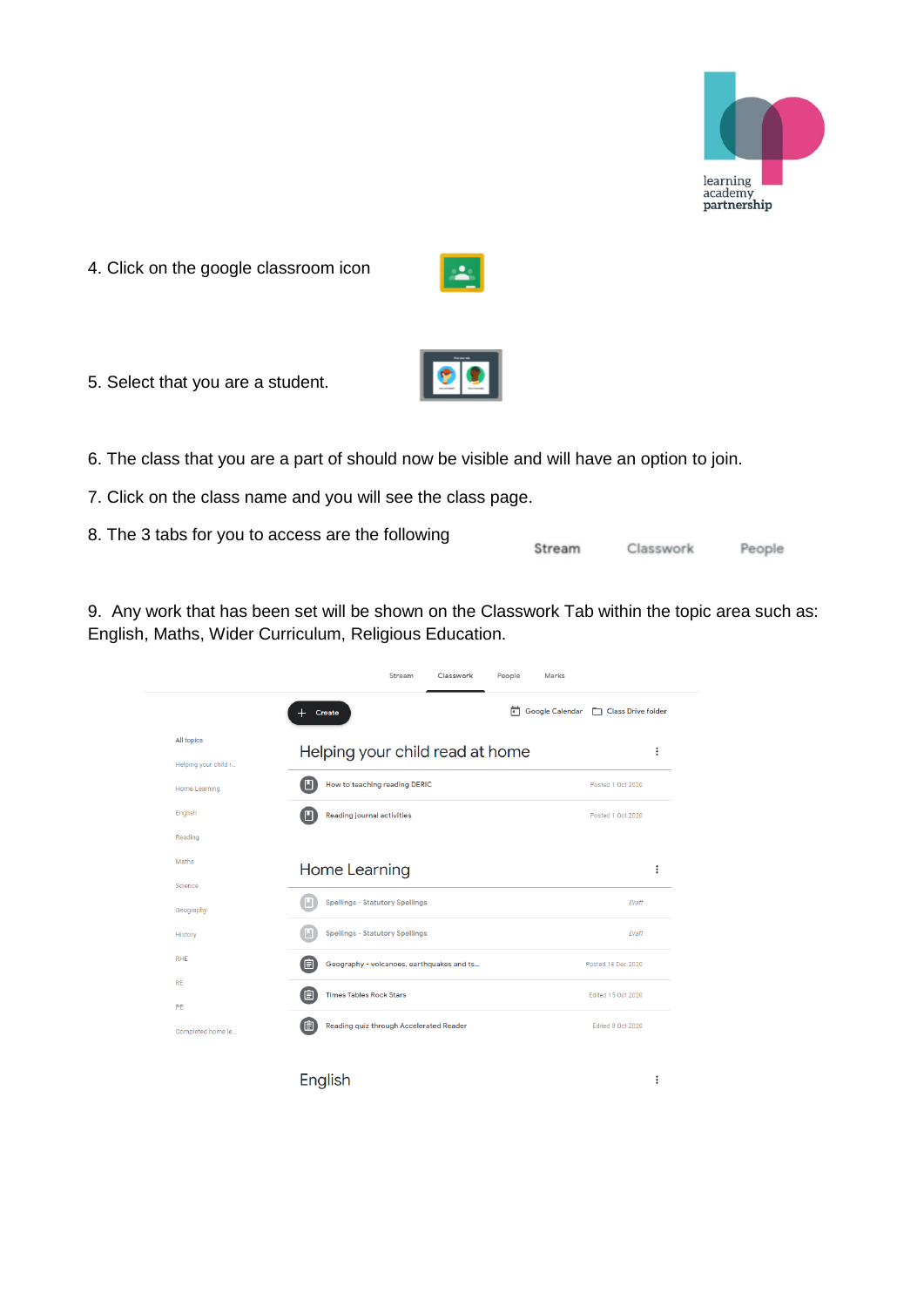

10. Once you click on the work set (for this example I have used the Geography assignment) link, the following screen will appear. This screen shows the number of students who have handed the assignment in.



11. The work that is set can be in multiple forms; Some computer devices may ask for you to download an additional app to open the documents, we would suggest you ensure you have Google Docs, Google Sheets and Google Slides as a start. If you have any problems accessing other material, please let us know and we will try our best to help.

12. Once the work is completed, then you will need to 'turn in' your work by clicking the button on the top left, shown below.



13. If you need to 'un-submit' your work to make an edit then that too is an option.

15. If you want to look back at the work you have done previously (it might help you with future work,) then you click on the button shown here.

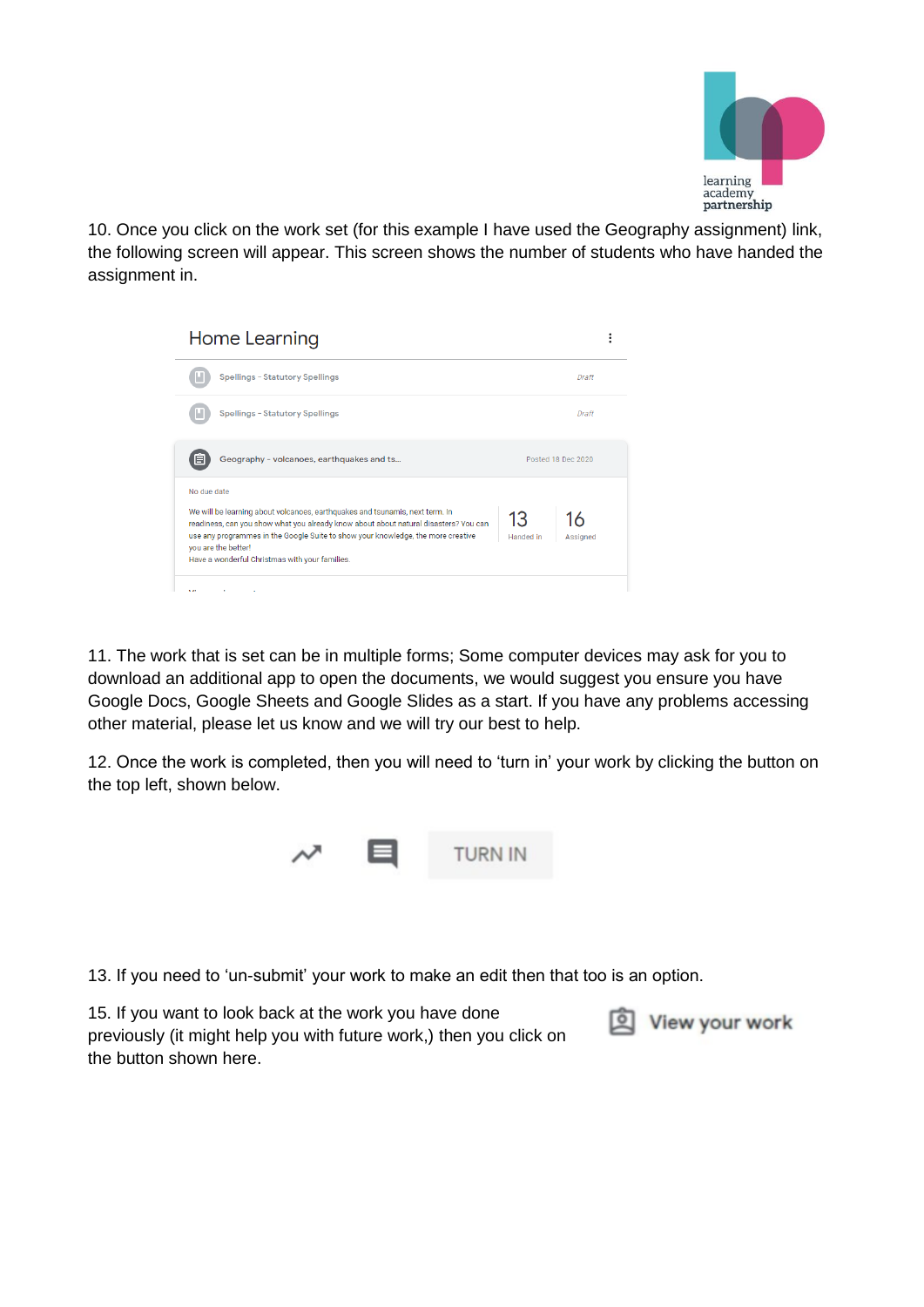

# **How to access Google Classroom on Xbox, PlayStation, Smart TV or Amazon Firestick**

As you know, we are keen to include all children in a high quality remote learning curriculum, through our Google Classroom platform. Understandably, some of our families do not have enough laptops or devices at home for all members of the family to use at once.

Did you know it is possible to use a gaming machine or a Smart TV to access Google Classroom? Although your child may not be able to join Google Meets or submit work this way, at the very least, they should be able to see what learning is being set by their teacher, and will be able to complete this on paper.

## **How to use Google Classroom on Xbox One & Xbox Series X/S**

The Xbox consoles each have access to Microsoft Edge - the web browser that comes preinstalled as part of the Xbox user experience. This can be used to access Google Classroom.

- 1. Plug a wired keyboard into your Xbox One, Xbox Series X or Xbox Series S via one of the USB ports on the front or back. NB if you do not have a wired keyboard to plug in, you can still access Google Classroom via the game controller.
- 2. Press the Xbox button top-centre of a game controller and head to "My games & apps" on the side menu.
- 3. Click on "See all", scroll down to ";Apps" and you will see Microsoft Edge in the icons on the right-handside. Open it.
- 4. Type classroom.google.com into the URL bar at the top and log in as you would on a PC using your school Gmail account.
- 5. You can either use an Xbox controller to move the cursor or a separate USB mouse plugged into one of the other ports.

# **How to use Google Classroom on PS4 & PS5**

The PlayStation 4 has its own web browser that is easy to find on the PlayStation 4 (in the content menu as an icon with WWW written on it. If this isn't visible, go into 'library' then select 'application'. You should now be able to locate the WWW browser icon).

It is currently a bit trickier on PS5, as there is no way to open the browser natively. Instead, you can open the System Settings, then the User Guide. This will open up an online user manual inside a web browser page so you only have to change the URL at the top. Otherwise, the rest of the steps are the same.

1. Plug a wired keyboard and/or mouse into the USB ports on the PS4 or PS5 - each console should recognise them.